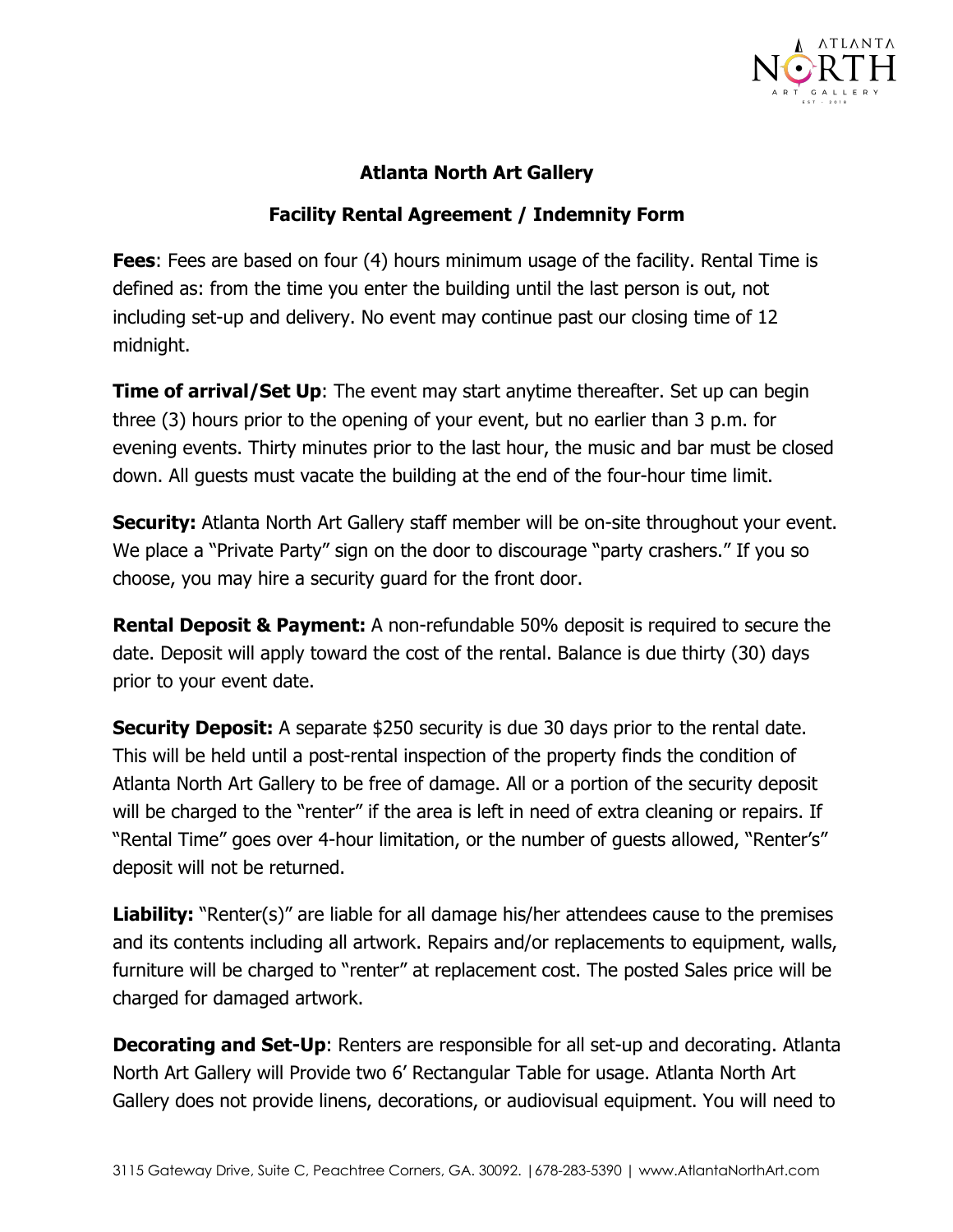

rent them from a third party. Any rental equipment not removed within 3 days of the rental date will accrue a storage fee of \$100 per day. (Local rental companies usually deliver on Saturday and pick up on Monday at a set appointment time.) Renter will call ahead to notify Atlanta North Art Gallery of deliveries of rented equipment and appointed time for pick-up after the event.

No confetti, glitter, rice, birdseed or fresh flower petals may be used as decoration or thrown inside the premises. No decorating with candles or flammables is permitted.

**Catering and Alcohol**: Catering must be arranged by the "renter," and pre-approved by Atlanta North Art Gallery. To serve alcohol, "Renter" must use an approved, licensed, and insured alcohol caterer. No one other than the alcohol caterers on this list may bring in alcohol. This includes "renter" and guests. Absolutely no one under the age of 21 may consume alcohol on the premises of Atlanta North Art Gallery. Security will enforce this rule.

**Music:** "Renter" may hire a band or DJ. Atlanta North Art reserves the right to preapprove the band/DJ and has the right to monitor the sound level of the music.

**Artwork**: Renter understands that this is an art gallery. There will be **NO** removal, moving, covering up, or censorship of any art in any manner. Sculpture will be moved to a secure area (corner or against a wall) to prevent damage. If a piece of sculpture is too big or difficult to move, it will stay in the gallery. Temporary exhibition walls will not be moved for rentals.

**Rehearsals:** Rehearsal fee is \$75 for 1-hour usage. If the date is available, "Renter" will make arrangements to hold wedding rehearsals early in the evening before 6:30 pm.

## **This is a non-smoking facility at all times.**

A signed attachment "Rental Details" should accompany this agreement.

I/we the "Renter(s)" assume responsibility and shall reimburse Atlanta North Art Gallery for all damage to equipment, furniture, rugs, carpets, works of art, building interior or exterior fixtures during the agreed upon rental period on (date).

I/we the "Renter(s)" by signing this indemnity form am/are holding Atlanta North Art Gallery, its officers, employees, volunteers, and guests harmless against any and all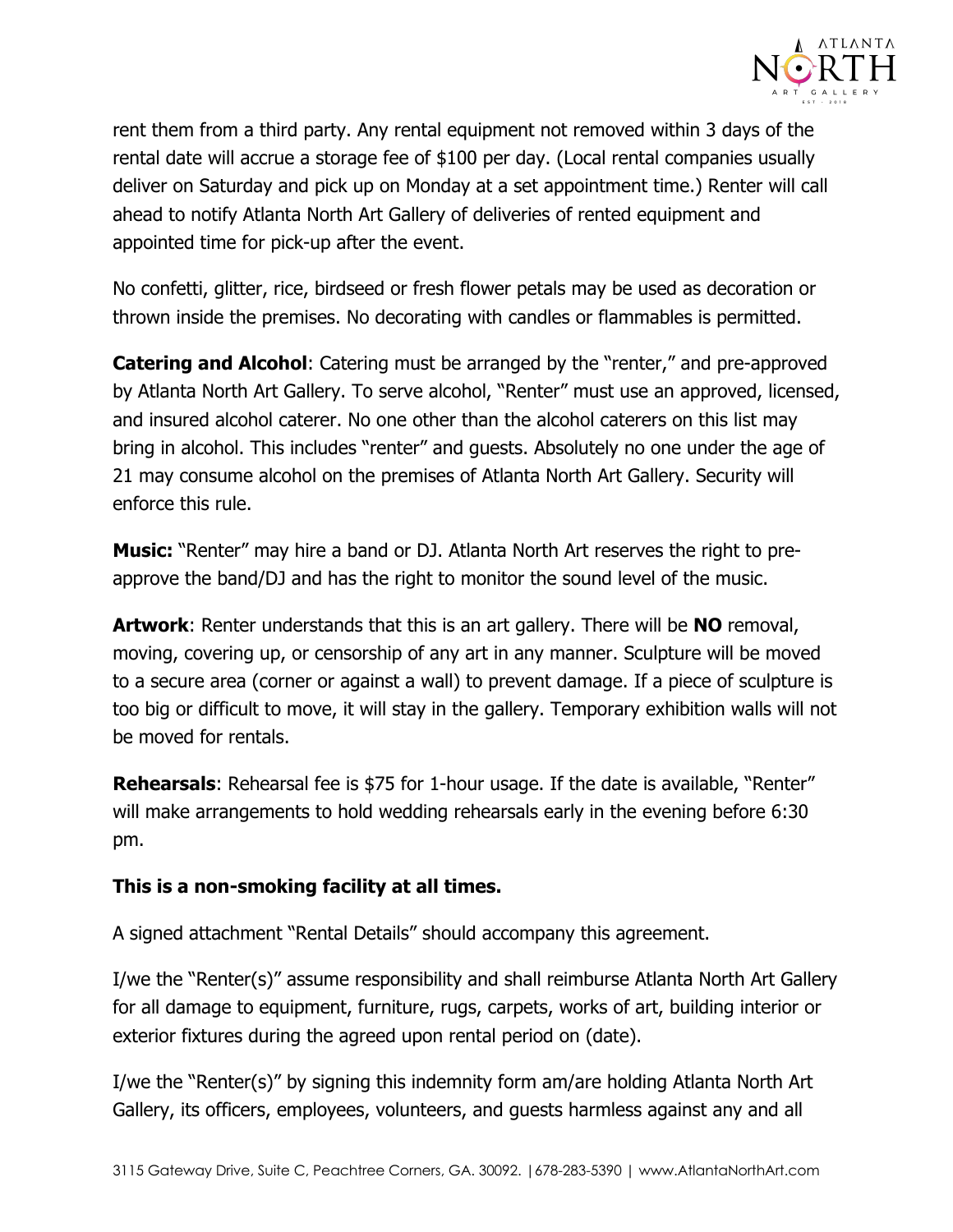

liabilities. I/we am/are also stating that i/we have read and fully understand this indemnity form.

| <b>Renters Name</b>                                | Date |
|----------------------------------------------------|------|
| <b>Renters Signature</b>                           |      |
| Atlanta North Art Gallery Representative-Signature | Date |
| <b>RENTAL DETAIL FORM</b>                          |      |
|                                                    |      |
|                                                    |      |
|                                                    |      |
|                                                    |      |
|                                                    |      |
|                                                    |      |
|                                                    |      |
| Phone 2: $\qquad \qquad$                           |      |
| Time In: $\_\_\_\_\_\_\_\_\_\_\_\_\$               |      |

\$250 Security Deposit due at booking

The Security Deposit secures your rental reservation. The security deposit is forfeited if you cancel your reservation within 14 days prior to the event. We will return the deposit after the facility has been inspected for damages and none are present.